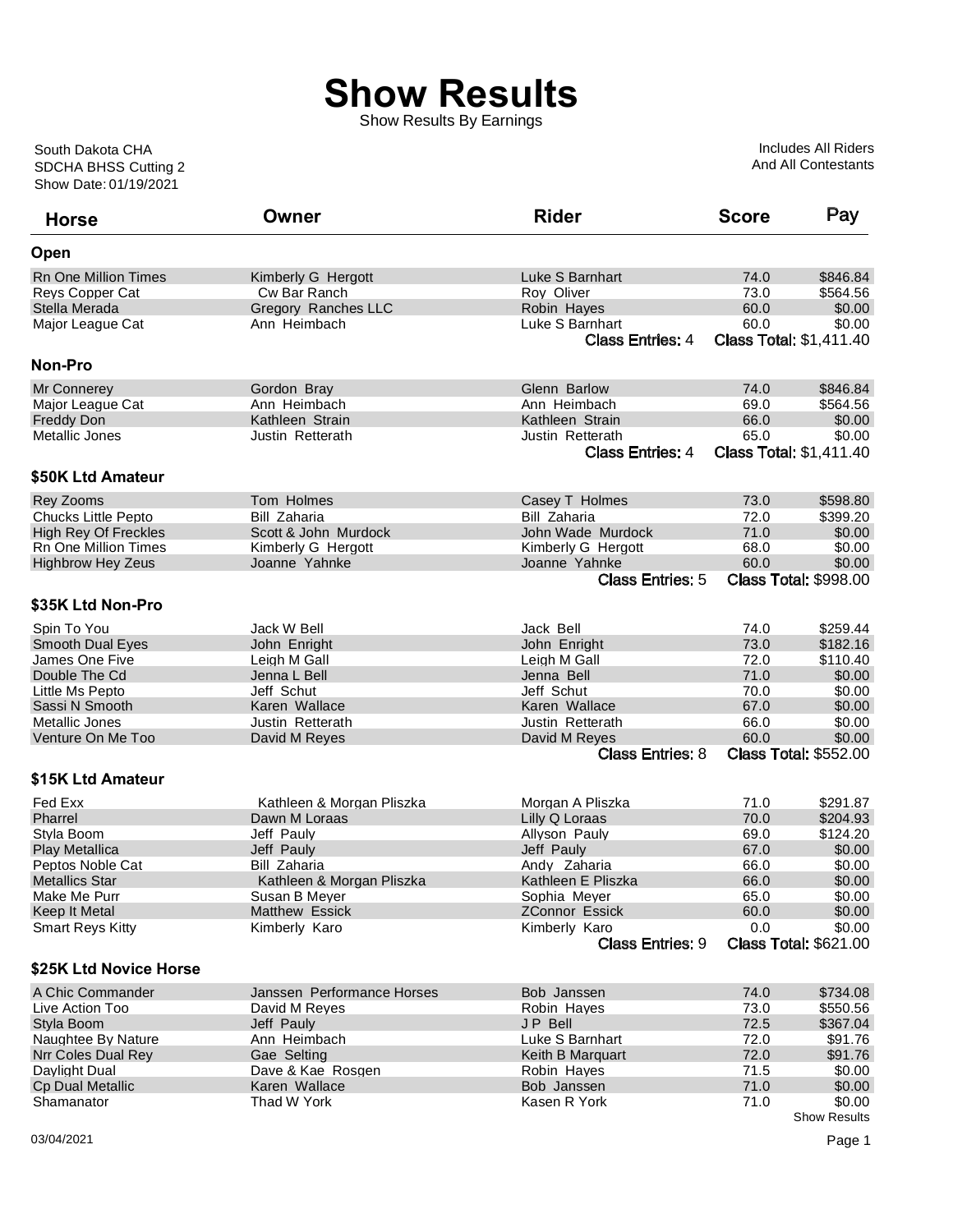| <b>Horse</b>               | Owner                     | <b>Rider</b>             | <b>Score</b> | Pay                                    |
|----------------------------|---------------------------|--------------------------|--------------|----------------------------------------|
| \$25K Ltd Novice Horse     |                           |                          |              |                                        |
| Smoother Than U            | Thad W York               | Kasen R York             | 71.0         | \$0.00                                 |
| A M Wild Aggies            | Diane L Moen              | Mark S Bernhardt         | 70.0         | \$0.00                                 |
| Athenitall                 | David C Hanson            | Justin Namken            | 69.0         | \$0.00                                 |
| Rm Lightning Merada        | <b>Bill Zaharia</b>       | JP Bell                  | 69.0         | \$0.00                                 |
|                            |                           | <b>Class Entries: 12</b> |              | <b>Class Total: \$1,835.20</b>         |
| \$5K Ltd Novice Horse      |                           |                          |              |                                        |
|                            |                           |                          |              |                                        |
| <b>Apollo Creed</b>        | Daniel Burkes             | JP Bell                  | 75.0         | \$877.60                               |
| Suga Pants                 | Tammy Schwert             | Bob Janssen              | 73.0         | \$548.50                               |
| <b>Shes Outta Grace</b>    | Cw Bar Ranch              | Roy Oliver               | 73.0         | \$548.50                               |
| Tr Shorty Rey              | Kay Fasnacht              | Justin Namken            | 72.5         | \$219.40                               |
| <b>Looking Awesome</b>     | Calvin Kobluk             | JP Bell                  | 72.0         | \$0.00                                 |
| <b>Bet Ya Kitkat</b>       | Wayne Gunderson           | Justin Namken            | 72.0         | \$0.00                                 |
| Queen Be                   | Gary Saurber              | Robin Hayes              | 71.5         | \$0.00                                 |
| Scootinboonsprincess       | David Taurel              | Schyler Tomlinson        | 71.5         | \$0.00                                 |
| Pr Shiner San De           | Kirk Hall                 | Kirk Hall                | 71.0         | \$0.00                                 |
| Unreysistable              | Kristen York              | JT Statter               | 63.0         | \$0.00                                 |
| <b>This Smart Cowgirl</b>  | Jodie Woroniecki          | Matthew Schlegel         | 60.0         | \$0.00                                 |
| Once Deuce Ruby            | Mark S Bernhardt          | Mark S Bernhardt         | 60.0         | \$0.00                                 |
| A Stylish Puddy Cat        | Diane L Moen              | Mark S Bernhardt         | 60.0         | \$0.00                                 |
| A Timely Meteles Cat       | Gregory Ranches LLC       | Robin Hayes              | 60.0         | \$0.00                                 |
| Powder Sugar Baby          | Margaret Anne Mehle       | Bob Janssen              | 60.0         | \$0.00                                 |
|                            |                           | <b>Class Entries: 15</b> |              | <b>Class Total: \$2,194.00</b>         |
| \$25K Novice Horse Non-Pro |                           |                          |              |                                        |
|                            |                           |                          |              |                                        |
| Sallie Jean                | Gordon Bray               | Glenn Barlow             | 73.0         | \$693.91                               |
| Little Ms Pepto            | Jeff Schut                | Jeff Schut               | 71.5         | \$487.21                               |
| <b>Highbrow Hey Zeus</b>   | Joanne Yahnke             | Joanne Yahnke            | 71.0         | \$295.28                               |
| Rm Lightning Merada        | <b>Bill Zaharia</b>       | <b>Bill Zaharia</b>      | 70.0         | \$0.00                                 |
| Naughtee By Nature         | Ann Heimbach              | Ann Heimbach             | 70.0         | \$0.00                                 |
| James One Five             | Leigh M Gall              | Leigh M Gall             | 69.0         | \$0.00                                 |
| Live Action Too            | David M Reyes             | David M Reyes            | 67.0         | \$0.00                                 |
| <b>Stylin Smoke</b>        | Scott & John Murdock      | John Wade Murdock        | 60.0         | \$0.00                                 |
| Rey Zooms                  | Tom Holmes                | Tom Holmes               | 0.0          | \$0.00                                 |
|                            |                           | <b>Class Entries: 9</b>  |              | <b>Class Total: \$1,476.40</b>         |
| \$2,000 Ltd Rider          |                           |                          |              |                                        |
| <b>Freckles Fancy Kat</b>  | Lisa Hansen               | Lisa Hansen              | 74.0         | \$331.20                               |
| <b>MPH Spectacular Cat</b> | Michael Weaver            | Dustin Lee L Luper       | 73.5         | \$248.40                               |
| Sassi N Smooth             | Karen Wallace             | Karen Wallace            | 73.0         | \$165.60                               |
| Fed Exx                    | Kathleen & Morgan Pliszka | Morgan A Pliszka         | 72.5         | \$82.80                                |
| <b>Gimmie A Little Cat</b> | <b>Taylor Cordingly</b>   | <b>Taylor Cordingly</b>  | 72.0         | \$0.00                                 |
| <b>Metallics Star</b>      | Kathleen & Morgan Pliszka | Kathleen E Pliszka       | 70.0         | \$0.00                                 |
| <b>Taris Last Shot</b>     | Hannah Livingston         | Hannah Livingston        | 69.0         | \$0.00                                 |
| Nrr Coles Dual Rev         |                           |                          |              |                                        |
|                            | Gae Selting               | Gae Selting              | 63.0         | \$0.00                                 |
| Cc Howys Lady Sprats       | Teri Joe Weidner          | Teri Joe Weidner         | 62.0         | \$0.00                                 |
| A Stylish Puddy Cat        | Diane L Moen              | Diane L Moen             | 60.0         | \$0.00                                 |
| A M Wild Aggies            | Diane L Moen              | <b>Breann M Alber</b>    | 60.0         | \$0.00                                 |
| Cantdrive 55               | Schyler Tomlinson         | Schyler Tomlinson        | 60.0         | \$0.00<br><b>Class Total: \$828.00</b> |
| \$5K Novice Horse Non-Pro  |                           | <b>Class Entries: 12</b> |              |                                        |
|                            |                           |                          |              |                                        |
| Sallie Jean                | Gordon Bray               | Glenn Barlow             | 73.0         | \$742.32                               |
| <b>Taris Last Shot</b>     | Hannah Livingston         | Hannah Livingston        | 71.0         | \$494.88                               |
| Suga Pants                 | Tammy Schwert             | <b>Tammy Schwert</b>     | 70.0         | \$0.00                                 |
| Gimmie A Little Cat        | <b>Taylor Cordingly</b>   | <b>Taylor Cordingly</b>  | 70.0         | \$0.00                                 |
| Nrr Coles Dual Rey         | Gae Selting               | Gae Selting              | 70.0         | \$0.00                                 |

Ichis Choice Justin Retterath Justin Retterath 66.0 \$0.00